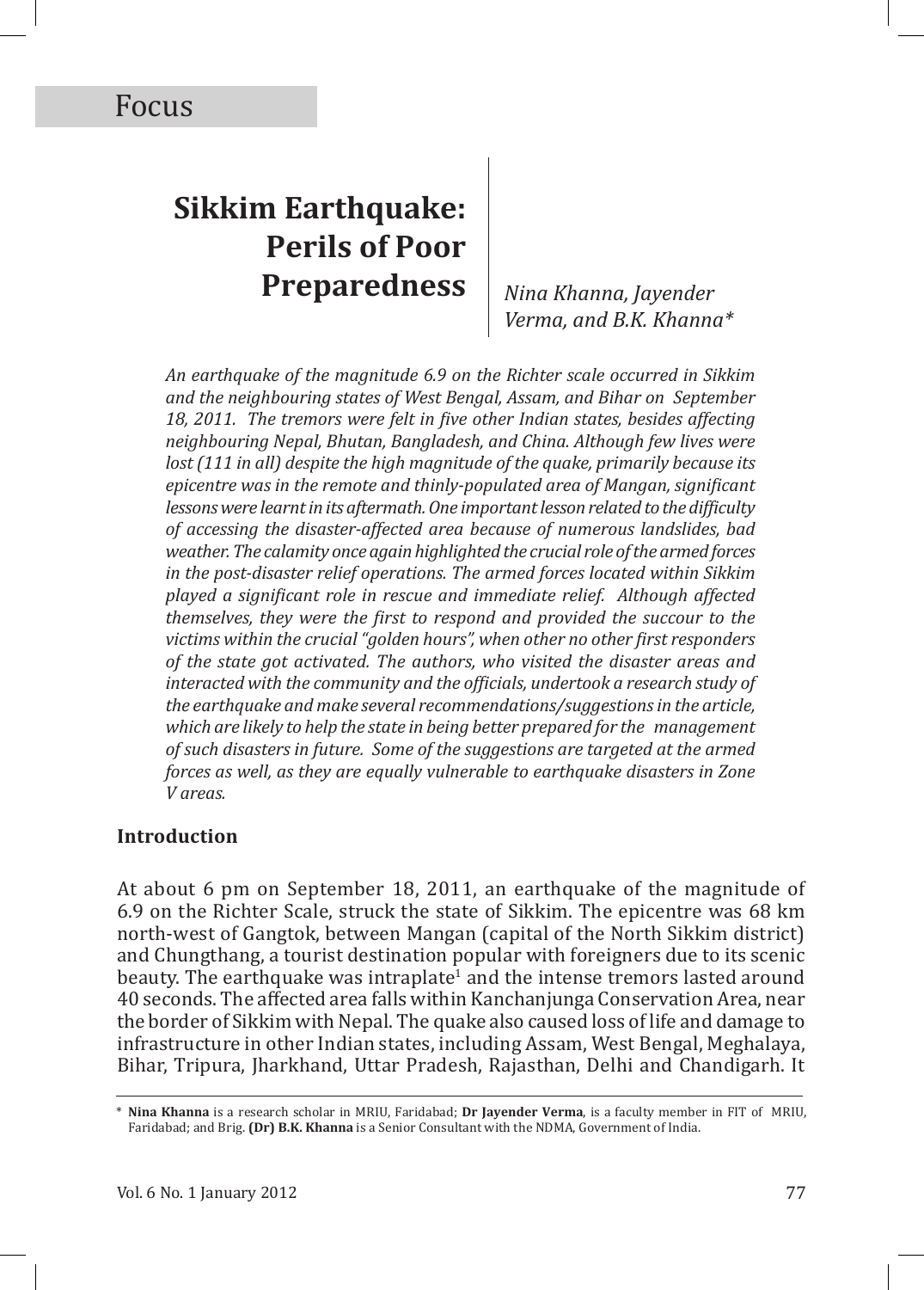also affected neighbouring countries like Nepal, Bhutan, Bangladesh, and China. All the north-eastern states of India have been experiencing tremors of varying magnitudes and intensities at regular intervals over the past two years. Another earthquake of lesser magnitude (4.2) which shook the northern states of India only a few days earlier, had its epicentre near Sonepat, 40 km from Delhi. Was Sonepat a wake-up call, or is the Sikkim earthquake the precursor of a higher magnitude earthquake, which reputed Indian seismic and disaster experts like A.S. Arya, C.V.K. Murthy, Ravi Sinha and others have been predicting for the Himalayan Ranges. Only time will tell. However, the response to the earthquake in a hilly area with prevailing inclement weather conditions and the management or mis-management of the disaster posed a number of challenges and also showed that a number of lessons still need to be learnt. Thus, there is a need for more research to identify the gaps in the preparedness for and response to disasters of a similar kind.

The National Disaster Managment Authority (NDMA) issued guidelines for the management of earthquakes in April 2007(4). These guidelines, however, do not specify any parameters or tools/ mechanisms to assess the performance of states/union territories in a disaster. The guidelines identify six pillars on which earthquake management in India should be based $^2$ :

- 1. earthquake resistant construction of new structures;
- 2. selective seismic strengthening and retrofitting of existing priority structures and life line structures;
- 3. regulations and enforcement;
- 4. awareness and preparedness about earthquakes;
- 5. capacity development to include education, training, research & development, capacity building; and
- 6. documentation and strengthening emergency response.

This research paper traces the sequence of events in Sikkim, analysing them from the perspective of the six pillars of seismic safety and the specified phases of the disaster management cycle: prevention, preparedness, response, rehabilitation, and reconstruction. It critically analyses the level of preparedness and the response to the Sikkim earthquake and recommends measures to improve the protocols and the systems of disaster management prevailing in the country. It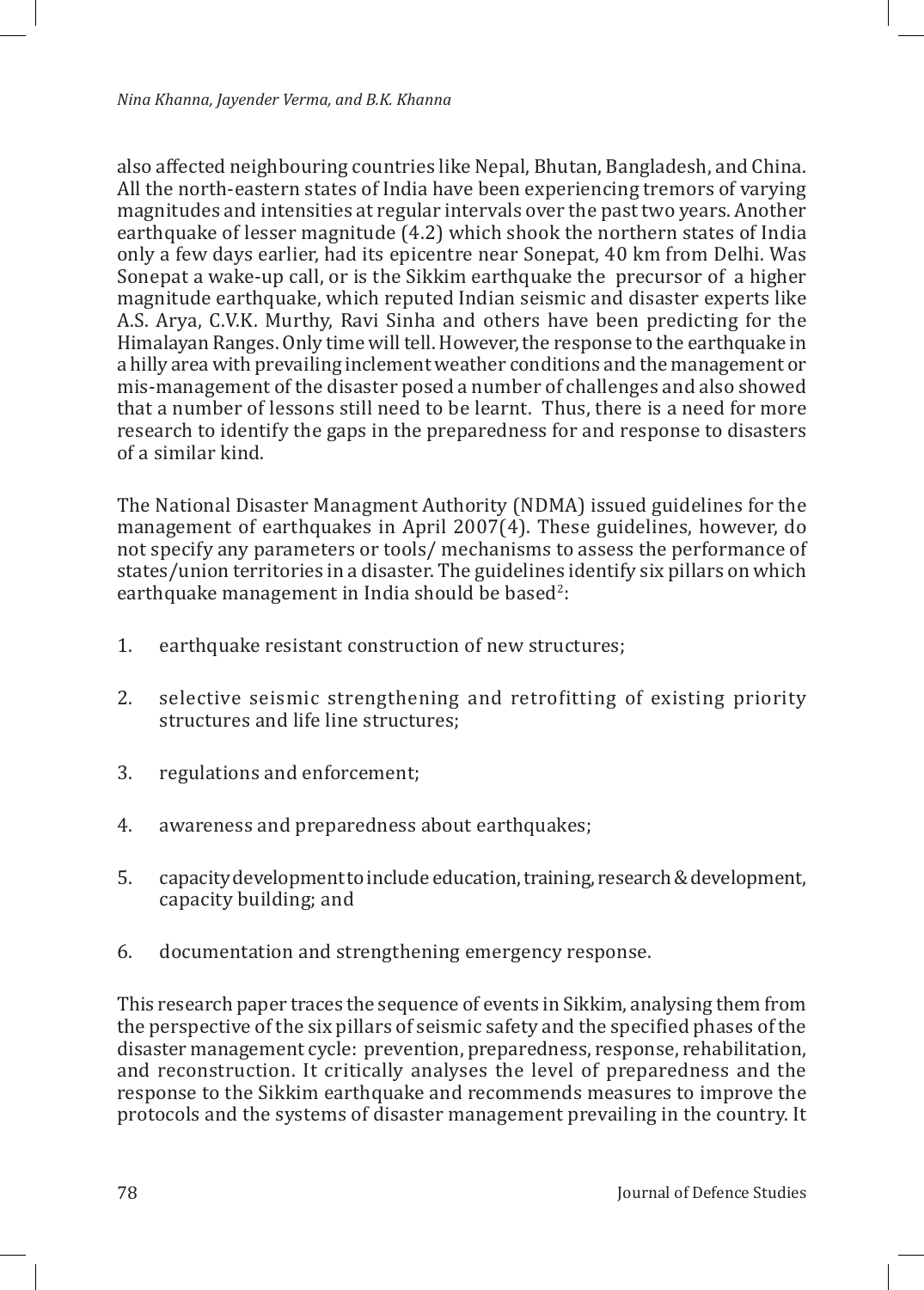is hoped that the findings and recommendations below will help practitioners and decision-makers in building a resilient disaster response mechanism for the country. The outcomes can be applied to other similar regions as well, with some modifications to suit local conditions.

#### **Methodology**

The paper is based both on primary and secondary data. The primary data was acquired during a visit to the earthquake-affected areas in Sikkim and through interaction with the community, in both the urban areas of Gangtok and the rural areas in Mangan. First responders, like the police, fire, and emergency services, National Disaster Response Force (NDRF) teams, the army and paramilitary forces located in Sikkim, especially those close to the epicentre were also approached, as were decision-makers such as the officials at the state and district levels along with the migrant population working on numerous hydro projects in the state. Media personnel who covered the incident were also approached. The authors interacted with seismic experts in Delhi and Gangtok. The team spent seven days in the state in the immediate aftermath of the earthquake. The secondary data was gathered from newspapers, electronic media, and the Internet.

The paper gives details about the location, loss of lives and damage to infrastructure and property, as well as the responses at the community and the central government levels as well as that of the first responders and the armed forces. Thereafter, analyses have been carried out covering all phases of the disaster management cycle and other, related cross-cutting issues.

#### **Location**

The coordinates of the epicentre of the earthquake were 27.723 degree N and 88.064 degree E, at a depth of 19.7 km. The area is 119 km NNW of Siliguri and 572 km north of Kolkata in West Bengal, and 272 km east of Kathmandu, Nepal. The area is located along a major tectonic boundary: subduction zone purple, ridges red and transform faults green.3 The maximum intensity was MM VII<sup>3</sup> , with three aftershocks of magnitudes 5.7, 5.1, and 4.6 on the Richter scale, occurring within the first 30 minutes of the main earthquake In all, there were 20 back-to-back aftershocks on the night of September 18/19. Nepal experienced two immediate after-shocks post the main quake, and experienced a total of 28 tremors of varying magnitude during the night. The continental Indian and Eurasian plates converge beneath the mountainous region of North-east India, near the Nepal border. Although earlier earthquakes in this region were usually interplate in nature, preliminary data indicated that this earthquake was triggered by shallow stripe-slip, faulting from an intraplate source within the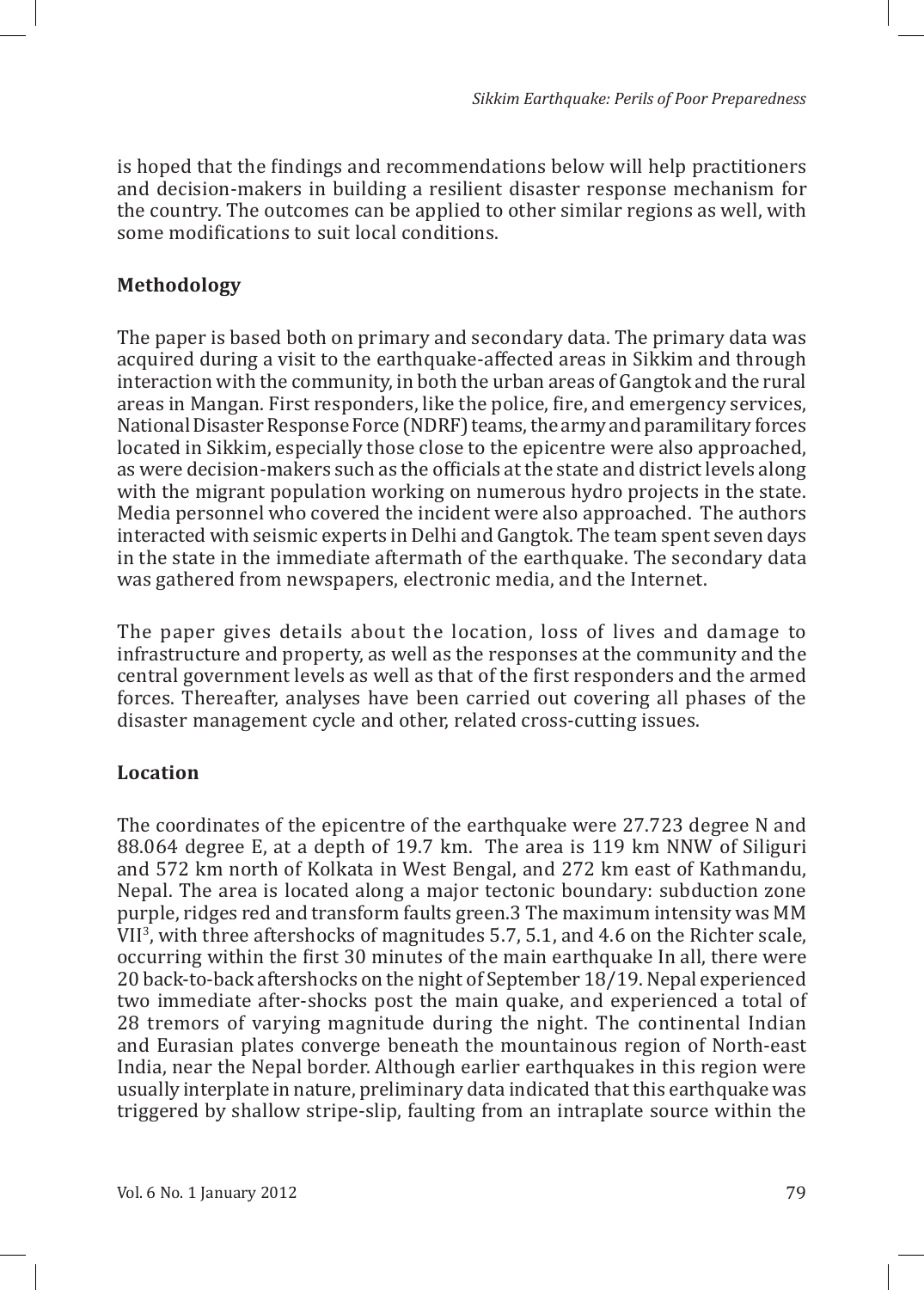*Nina Khanna, Jayender Verma, and B.K. Khanna*

over-riding Eurasian plate. Initial analysis also indicated two separate events occurring close together in time at similar focal depths.<sup>4</sup>

Due to its shallow depth, the earthquake caused strong tremors in many areas adjacent to the epicentre (as reported by the community to the team), lasting 40 to 45 seconds. The strongest tremors occurred west of Gangtok and in Siliguri, although similar ground motions registering MM VI on the Mercalli scale occurred in many small towns, such as Mangan, across the elevated region. Light tremors (MM III & IV) were felt as far as Patna and Bihar Sharief. Overall, the earthquake was felt in India, Nepal, Bhutan, Bangladesh and China. Within India, tremors were experienced in Assam, Meghalaya, Tripura, parts of West Bengal, Bihar, Jharkhand, Uttar Pradesh, Rajasthan, Chandigarh and Delhi. In Tibet the earthquake was felt in Shigatse and Lhasa. On September 19, 2011, tremors shook some parts of Maharashtra, mainly Latur, Osmanabad and Sholapur districts at around 0630 hrs (IST). All these districts had also experienced the the 1993 earthquake. The strong tremors near the epicentre and widespread effect were mainly due to the quake's occurring at a shallow depth (See Figure 1) The remoteness of the epicentre coupled with sparse population and infrastructure meant hat fewer lives were lost and damage to infrastructure was minimal.<sup>5</sup>

#### **Figure 1**



*Source*: US Geological Survey.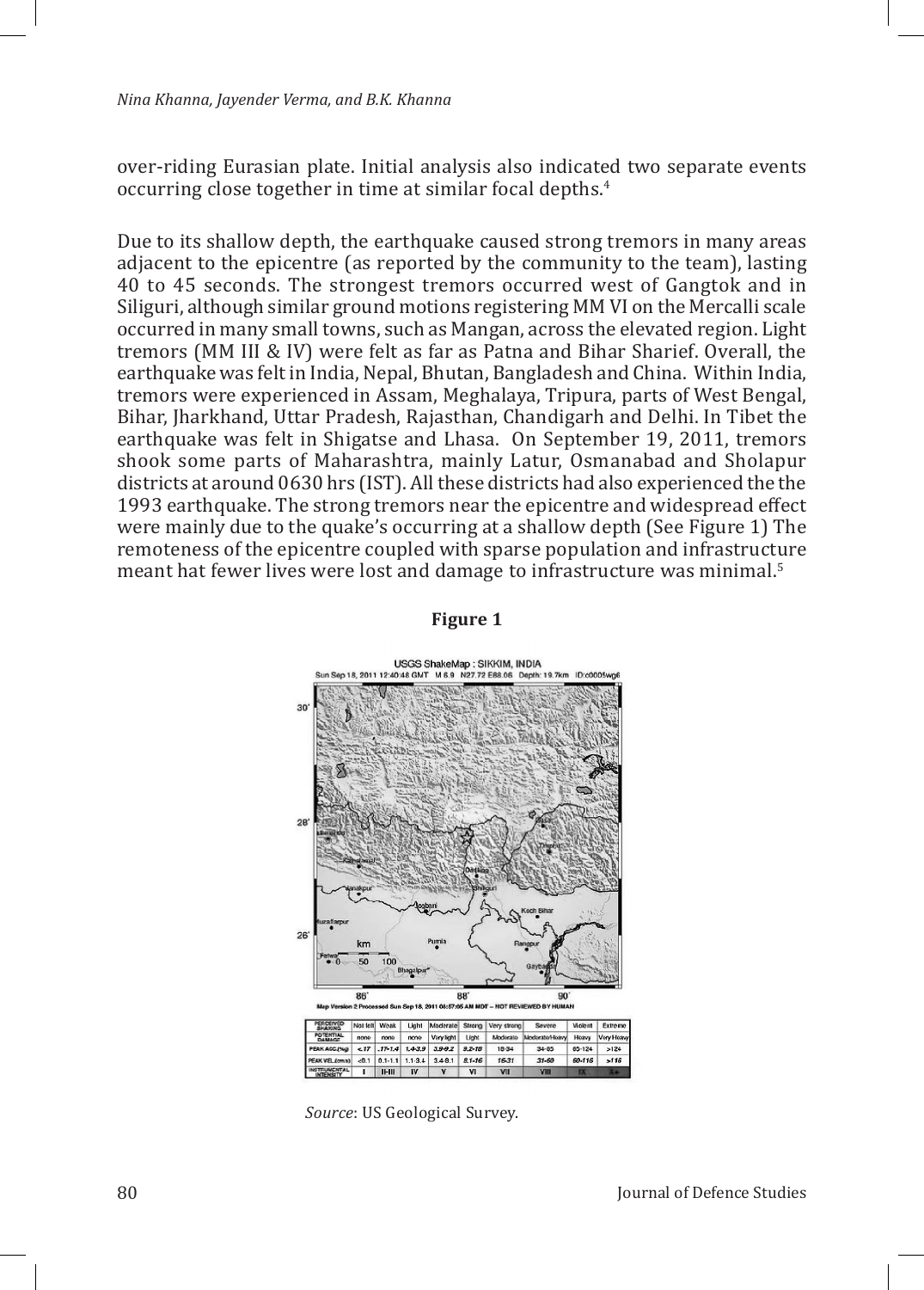#### **Losses and Damages**

a) As per official reports of the Government of Sikkim, a total of 87 people were killed in the earthquake with India accounting for 73 (60 in Sikkim, six in West Bengal, and seven in Bihar), seven in China, six in Nepal, and one person in Bhutan. The infrastructure damage in Sikkim (See Figure 2) was as follows: Houses: 100 per cent —4,125; houses requiring major repairs—17,028; and houses needing minor repairs—21,929 with the total being 43,102. It is estimated that approximately 5–7 per cent of the total number of houses in Sikkim were damaged in varying degrees.<sup>6</sup>



**Figure 2**: Infrastructure Damage

*Source*: Associated Press

- b) Out of a total of 779 schools in the state, 682 school buildings were damaged. In Sikkim, all schools whether primary, middle, high or senior secondary, start from class I, unlike in other states. Children fall in vulnerable group and children in primary classes are more vulnerable to disasters. Hence, in the case of Sikkim, since all schools have primary classes, they all become more vulnerable.
- c) Extensive damage was caused to NH 31 (Siliguri to Gangtok) and NH 31A (Gangtok to Chungthang). Whereas NH 31 was opened after the Border Roads Organisation cleared more than 31 landslides on the afternoon of September 19 2011, NH 31A became fully operational after more than a month.
- d) The barracks, depots, and field fortifications of the army units and the Indo Tibetan Border Police (ITBP) battalion deployed in Sikkim were also damaged.<sup>7</sup>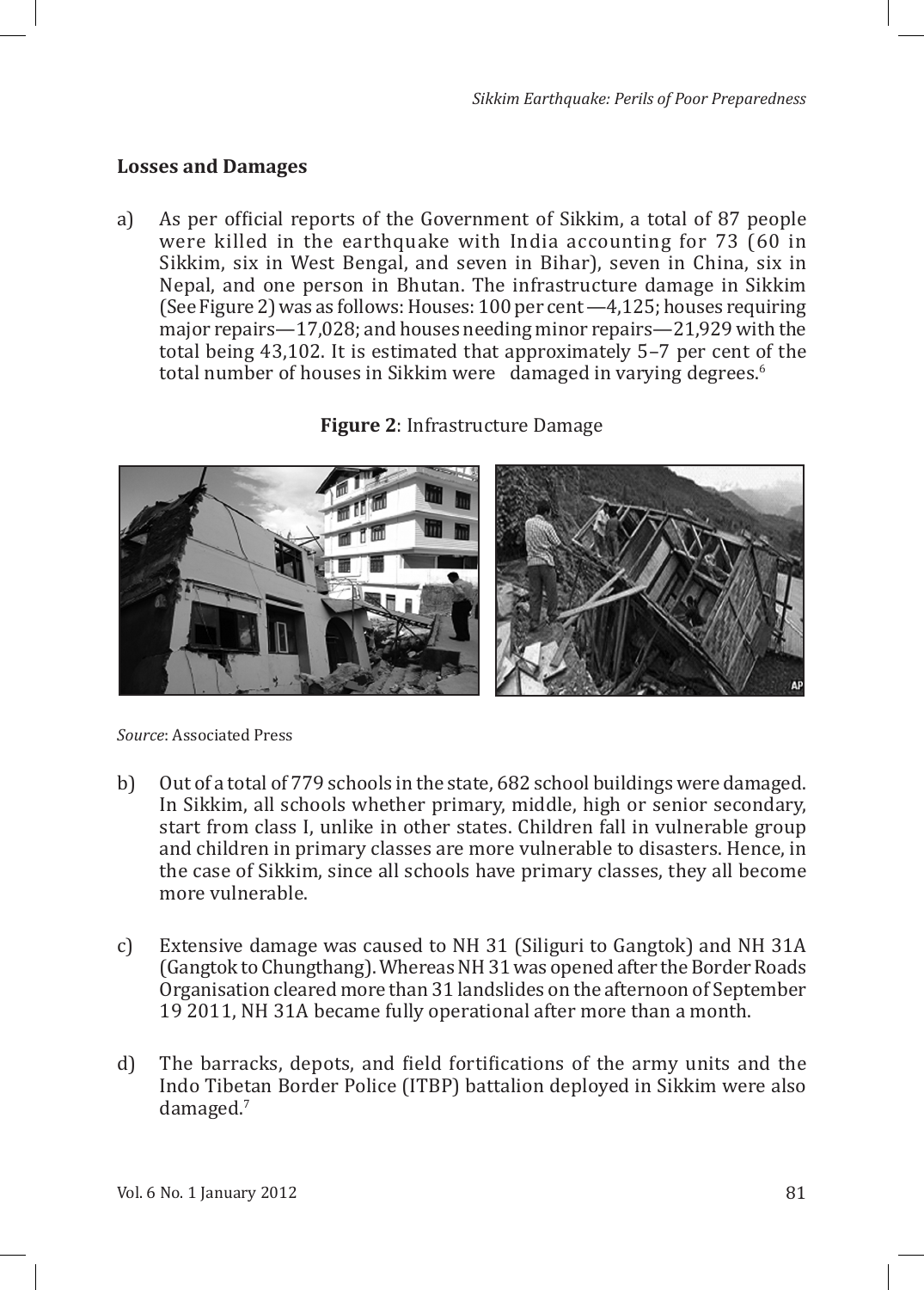- e) The power supply was disrupted for little more than three days and water supply for about 13 days.
- f) The initial estimate of infrastructural damage in the state was approximately Rs 10,000 crore (\$22.3 billion), The state sought financial assistance to the tune of Rs 7,061 crore from the centre which ultimately sanctioned Rs 1,340 crore.

#### **Immediate Response**

During the main tremors, which lasted between 40 and 45 seconds, most people were in their houses as darkness had set in. According to a number of community members, they did not take "curling" or "duck, cover, and hold" positions owing to shock. Once the main tremors were over, they ran outside their homes/dwellings and experienced the aftershocks along with heavy to moderate rain. Most people spent the intervening night of September 18/19 outside their homes. According to the community, there was no government response on that night. When the concerned government officials were asked as to the reasons for this apathy, they pointed out that they did not have the wherewithal (response force and equipment) to come to the rescue of the people.<sup>8</sup>

The army units and the ITBP battalions located in Sikkim who were themselves affected, were the first to respond on their own, for search and rescue, first aid, and for providing immediate relief. By this time the crucial "golden hour" had long elapsed, when precious lives could have been saved, had the Government of Sikkim responded by requesting help from local uniformed forces stationed in the state, immediately after the main tremors.

The NDMA responded by sending 10 National Disaster Response Force (NDRF) self-contained teams (five from Greater Noida and five from Kolkata) by air to Bagdogra in special planes. An NDRF team consists of 45 men, including a doctor and paramedic, a structural engineer, dogs, and four search and rescue teams, with hand-held disaster management equipment for collapsed structure search and rescue (CSSR) and medical first response (MFR). These teams are administratively self-contained, except for vehicles, which have to be provided by the receiving state, when the team fly in. In this case initially, the army provided them with the vehicles from Bagdogra up to Gangtok. Although these teams reached Bagdogra between 0200 hrs and 0330 hrs on September 19, 2011, they could not proceed further as the lone artery (NH 31) from Siliguri to Gangtok was blocked by more than 30 landslides enroute. The teams were put up in Army Transit Camp in Siliguri and they could start only on the afternoon of September 19, when the road was cleared for one way traffic by the Border Roads Organisation (Project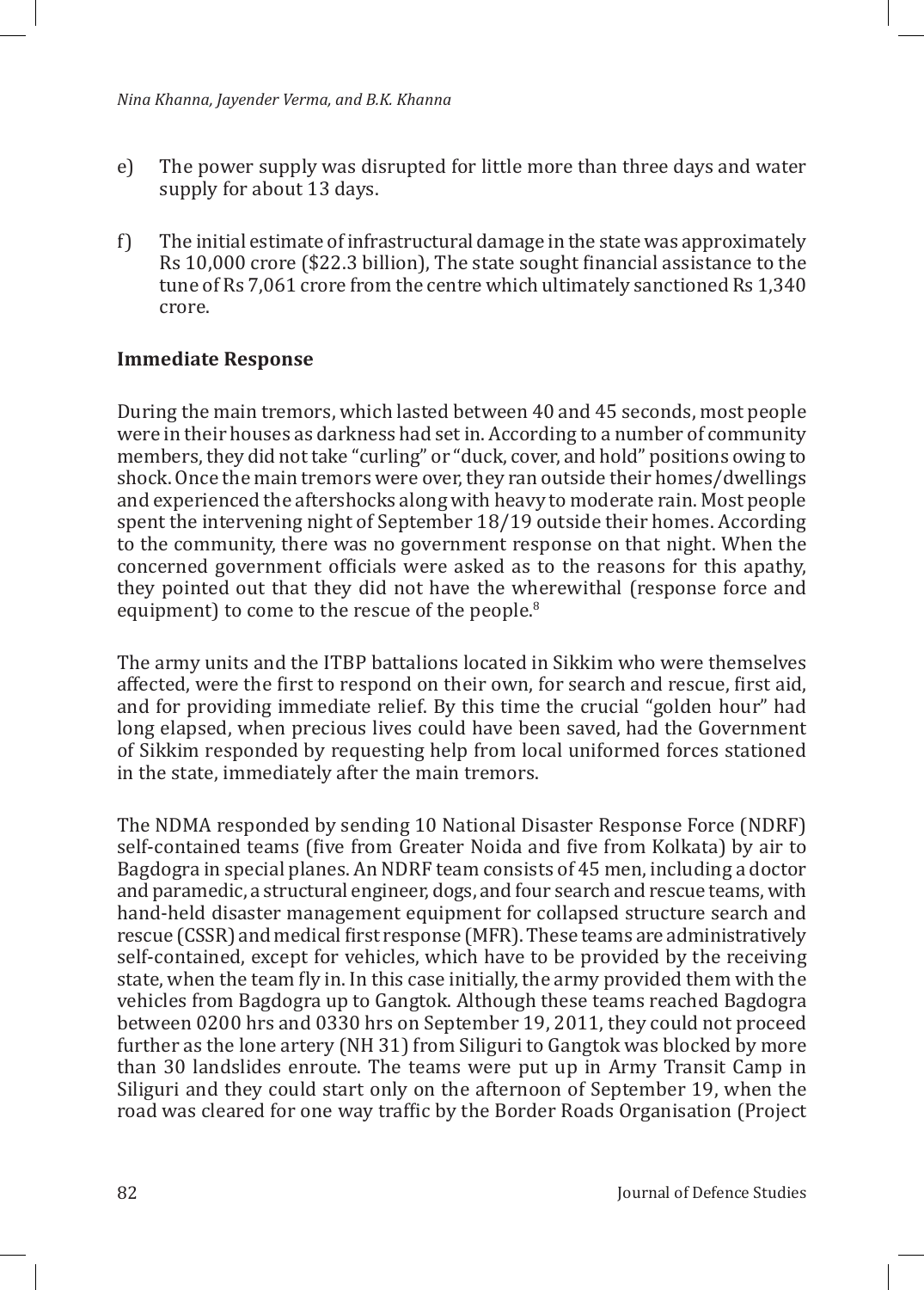Vartak). The teams reached Gangtok late in the evening, more than 24 hours after the earthquake had struck the state. Sikkim does not have an airfield; but one is expected to come up soon.

The local community consisting of young men and women who formed volunteer teams and helped in search and rescue, guided the first responders from outside the state, and also helped in the cremation of the dead. They also managed the make-shift relief camps for those community members whose houses had either been destroyed, developed cracks, or had been declared unsafe to live in.

Local and national NGOs like, Sphere, SEEDs, AIDMI, ADRA India, the Indian Red Cross Society, and international agencies like the International Red Cross and Red Crescent Society also came forward (See Figure 3). They set up an Inter-Agency Group under the Sphere umbrella and in coordination with the East District of Sikkim, distributed relief stores like dry food items, blankets, tents, utensils, and drinking water in the affected villages and towns. They also made a rapid assessment of the funds needed for rehabilitation, for livelihood restoration, and reconstruction.<sup>9</sup>

The state government has been accused of according priority to the evacuation of foreign tourists stranded in the Chungthang, Lachen, and Lachung areas of North Sikkim district and neglecting the poor people living in local villages like Mangan and Bay, and other villages in Jhangu valley of North Sikkim district.

With regard to the short- and medium-term response and recovery, respectively, some issues which are peculiar to Sikkim are highlighted below.

- a) Sikkim receives strong financial support from the central government. In the immediate aftermath of the disaster, the Prime Minister initially announced a relief package of Rs 1,000 crore for the state. A team from the centre visited the state two to three times before making its assessment to the High Level Committee (HLC). The centre finally allocated Rs 1,340 crore, against the demand of Rs 7,061 crore made by the state government.
- b) The Sikkim government had initiated various rural development plans in villages prior to the earthquake. We have to wait and see whether these could withstand the effect of further earthquakes. At present, preliminary reports from a survey being conducted indicate that most of the structures constructed under these projects were able to withstand the tremors, except those that were in the North District, near the epicentre.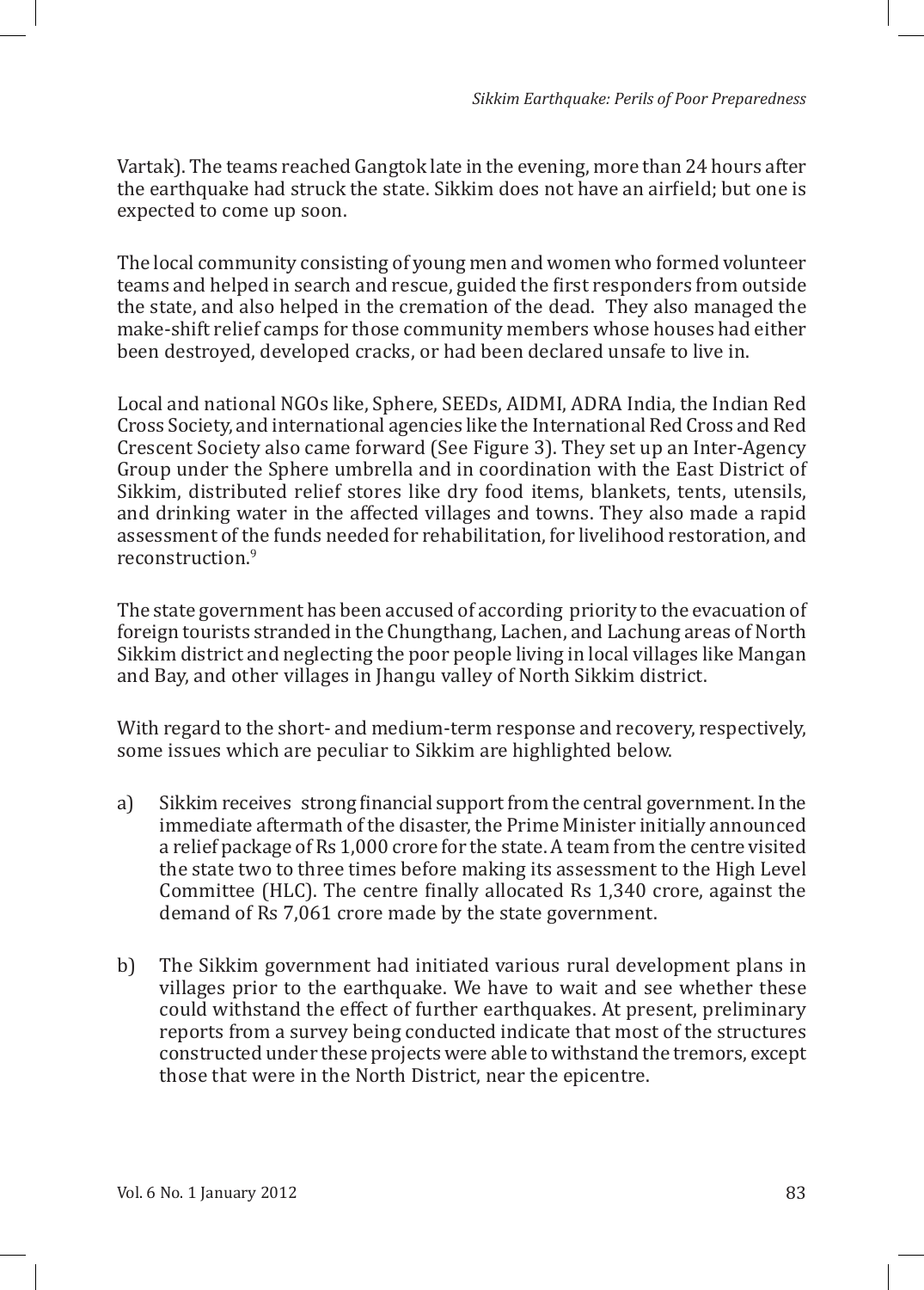- c) The Sikkim government had announced at the beginning of the 2011-12 fiscal that there would be no *kutcha* houses in the state by 2012. Plans for each village panchayat had been drawn and construction had started in some locations focusing on the below poverty line (BPL) segment. This means that government funds are available for the construction and renovation of damaged houses. However, more allocations would be required to fulfil the parameters specified by the Building Code for a Seismic Zone V area.
- d) The specific challenge facing Sikkim is that most development funds are designated for "subjects", i.e., those living in Sikkim before 1972. All others are 'non subjects' and do not get housing benefits or pensions even if they have been staying there for some time. The government will have to find a way to also benefit the so called "non subjects" because the earthquake did not distinguish between "subjects" and 'non subjects,' when it struck.
- e) Due to the strong visibility created by media, the NGO response has been mostly diverted towards Sikkim, despite the robust government response which has lead to oversupply and duplication. This has lead to the neglect of some areas, such as Darjeeling, Jalpaiguri, etc., that were equally affected. The media has not given enough coverage to these areas.

#### **Analysis of the Disaster: Prevention and Mitigation**

*Parameters, Tools & Mechanisms for Assessing the Performance of the State in a Disaster:* There are no specific parameters, tools or mechanisms for assessing the performance of a state during a disaster. The NDMA must lay down guidelines to assess the response, for improving the capacity of states to face disasters.

*Failure of the State to follow NDMA Guidelines on Management of Earthquakes*: As per Paragraph 7.7.1 (Chapter 7) and Paragraph 8.11.1 (Chapter 8) of the *NDMA Guidelines on Managment of Earthquakes*, issued in April 2007, the states were required to take follow-up action on earthquake safety as per time schedule given in Tables 9 & 10 of the *Guidelines*, for strengthening capacity development and response, respectively. The Sikkim government failed to follow the *Guidelines,*  leading to poor preparedness and shaky response.

*Indecisiveness*: The Sikkim Government failed to respond quickly with state resources and central resources within the state, because the decision makers could not understand the enormity of the disaster, which led to indecisiveness and delay in the requisitioning of state and central resources in time. The bureaucratic formalities delayed the planning and spending of financial resources sanctioned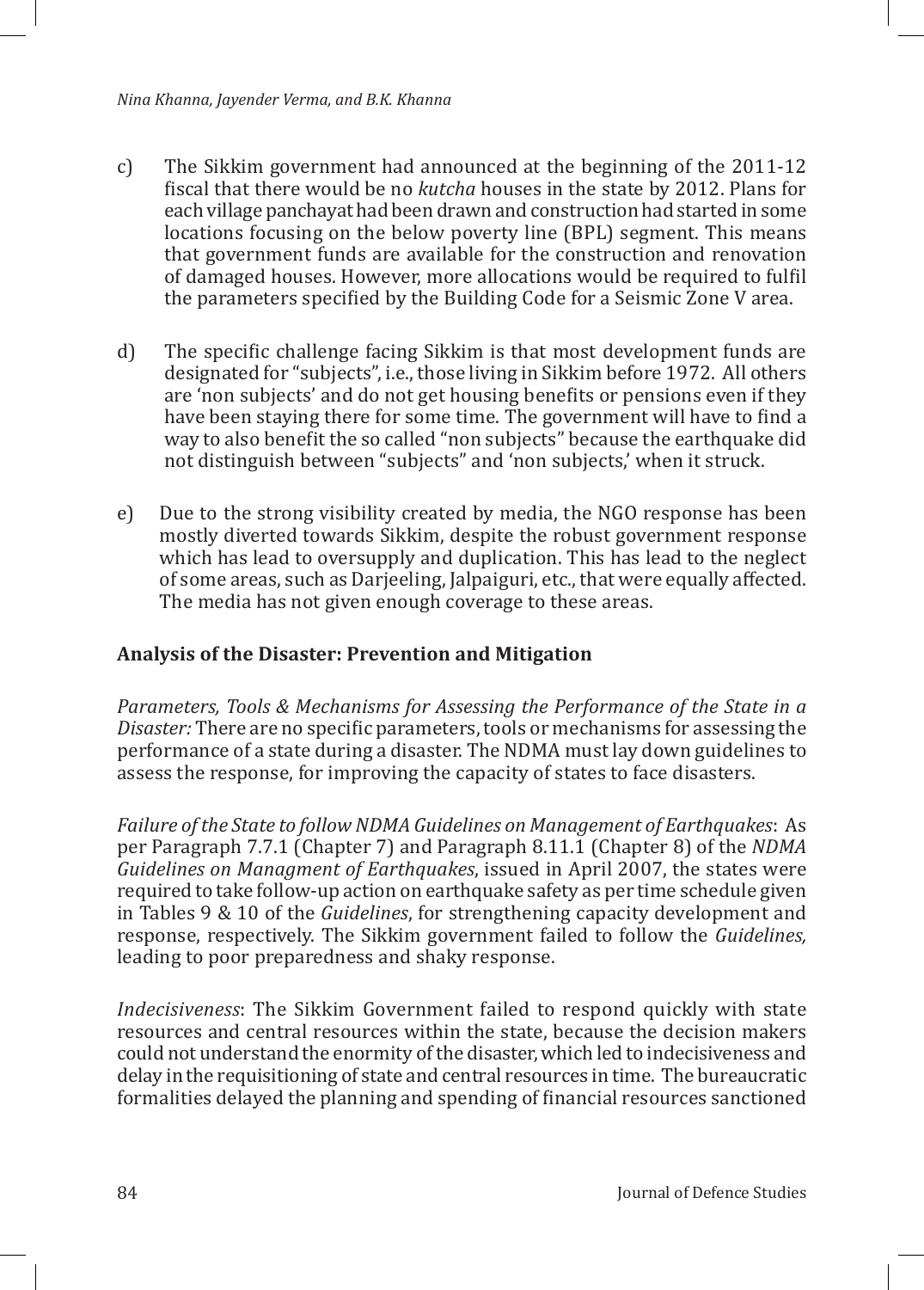by the centre. Nearly five months since the earthquake, the state government has yet to plan and spend the Rs 1,340 crore allocated by the centre.

*Single Artery to State Capital*: There is only one national highway connecting Gangtok to Siliguri, which was blocked at more than 30 places. The responders could not reach the disaster site even by helicopter due to inclement weather conditions. There is a need to have alternate route to link Gangtok with the plains of North Bengal.

*Provision of Airfield*: Sikkim does not have an airfield. The nearest airport connecting the state by air is at Bagdogra in West Bengal. Although there are plans to construct one in the state, there is a need to expedite the matter. This is significant not only for the management of disasters in the area in future but also to ensure closer connectivity of the state with the rest of the country.

*Disaster Management Plans at State, District, Block, and Village/Mohalla Levels*: Disaster management plans need to be formulated at all the levels of administration, so that all perceived disasters, which Sikkim and the region is vulnerable to, can be mitigated and managed. In fact contingency and disaster management plans should be readied for all inhabited buildings, like offices, cineplexes, malls, residential complexes, shopping areas, etc.

*Community Awareness*: Althoughthe response from the community after the main shocks was quick and positive, which saved many lives, they did not know how to react during the quake. They did not take the standard response steps like "duck, cover, and hold". There is a need to spread general awareness among the community through information education communication material, village panchayats, through screening short films, dramas, seminars, etc. The community should formulate disaster management plans at the local level and create disaster management teams, which can respond quickly. The local youngsters used modern social networks like Facebook, and Twitter to form the September 18 Group, for seeking donations for relief.

*Structural Audit*: Gangtok, besides being the capital of the State is also its most populated city with maximum infrastructure. Most of the buildings withstood the quake on that fateful night, except the main secretariat, police headquarters, and school buildings. The state government should get an audit of all its buildings carried out to check for structural faults and get them rectified, even if it means reconstructing of some of the buildings. The state should also amend the Building Bye Laws to make all new constructions disaster-resistant.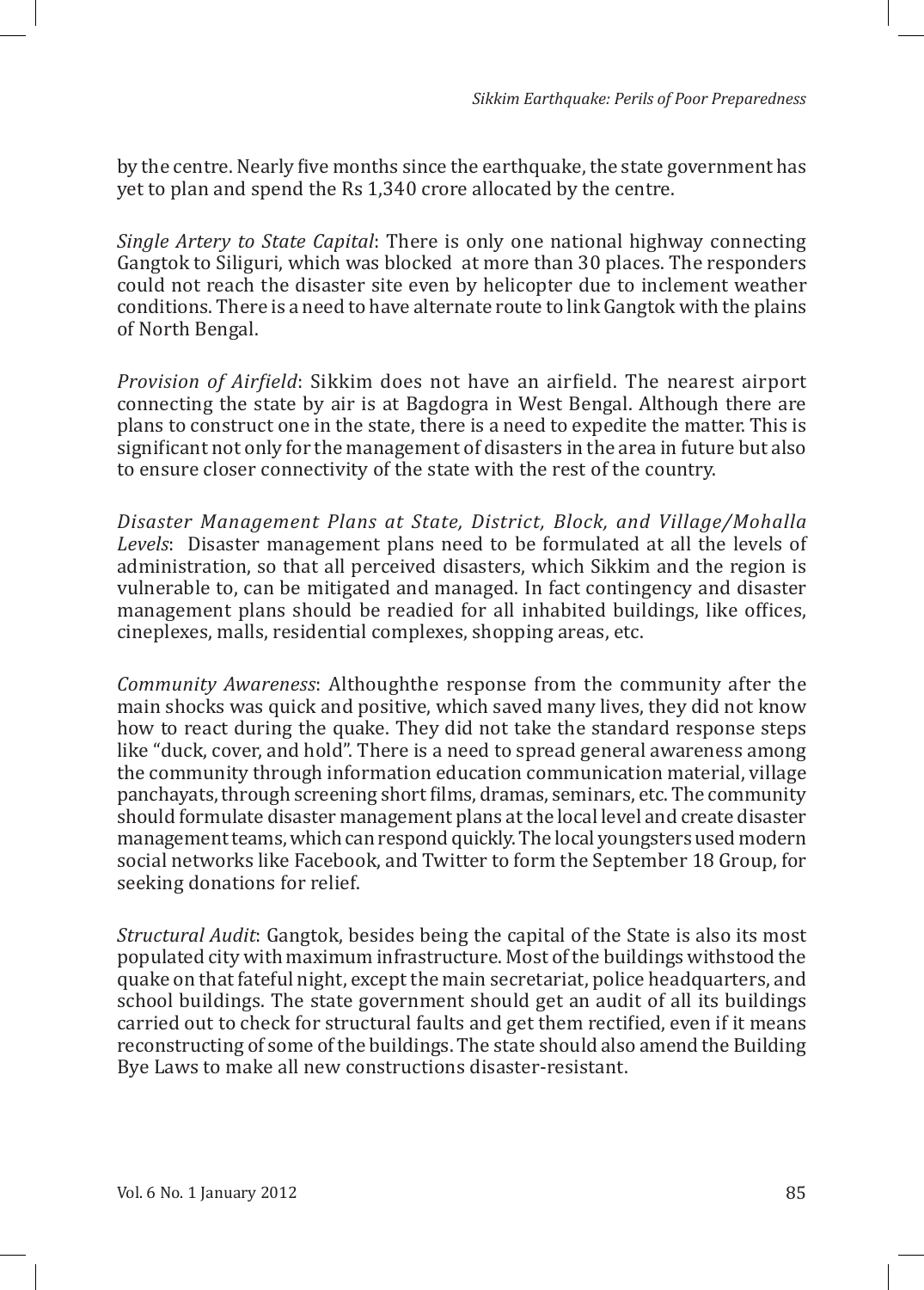*School Safety*: Out of the 779 schools in the State, 682 school buildings collapsed/ damaged, which means that 80 per cent of the school buildings were affected. All school buildings in the state must be disaster resistant, which has been mandated by the Supreme Court of India in its judgement of April 2009, on a PIL filed after the Kumbkonam School Fire Tragedy of 2004. The NDMA has undertaken a pilot project for school safety, involving two districts in 22 States/UTs, falling in seismic zone IV and V for earthquakes. Each district is to shortlist 200 schools for capacity development on disaster management. Two districts of Sikkim, involving 400 schools have been shortlisted for building the capacity of schools, under the School Safety Programme of the NDMA. This will help in making schools safe.

*Coordination between Non-government Agencies*: A number of NGOs undertook relief, rehabilitation and reconstruction work by forming an Inter Agency Group. Normally, the functioning of NGOs is coordinated at state level to ensure that all the affected areas are adequately covered, which should have been done in Sikkim also for uniform relief. The Inter Agency Group should be chaired by a government functionary of senior rank: at the district level, it could be the DC/ ADC and at the state level, a secretary/joint secretary level officer to coordinate the efforts of NGOs and volunteer outfits.

*Response from State*: There was a glaring gap in the state response on the night when the earthquake struck. The state had initiated a move to create a State Disaster Response Force, but the file was kept pending. This earthquake expedited its disposal and it was sanctioned within 15 days of the earthquake striking the state. All states—especially those in the hills or with difficult terrain—must have an adequate local response force and relief material within the state. As happened in Sikkim, a disaster like an earthquake quake would lead to a blockage of the main arteries (roads), which would prevent or delay the central response teams/material from reaching the disaster site. The weather could also play foul, as happened in this case, preventing the use of helicopters for bringing in the response teams as also relief material and for transporting those with serious injuries.

*Response of NDRF*: Although the state did not ask for the NDRF, the centre, in view of the enormity of the disaster, despatched 10 teams of the NDRF immediately by air and by road. They, however, got stuck at Bagdogra/Siliguri, as NH 31 was closed due to landslides. Inclement weather also inhibited their movement by helicopters, as there were no all-weather helicopters available. The NDMA needs to have dedicated helicopters or the Indian Air Force must ensure availability of all-weather helicopters in times of disasters. The NDRF contingent of 10 teams was commanded by an officer from the battalion in Noida, which had provided some teams. The NDRF battalion commander at Kolkata under whose area of responsibility Sikkim falls, and who sent five teams from his battalion,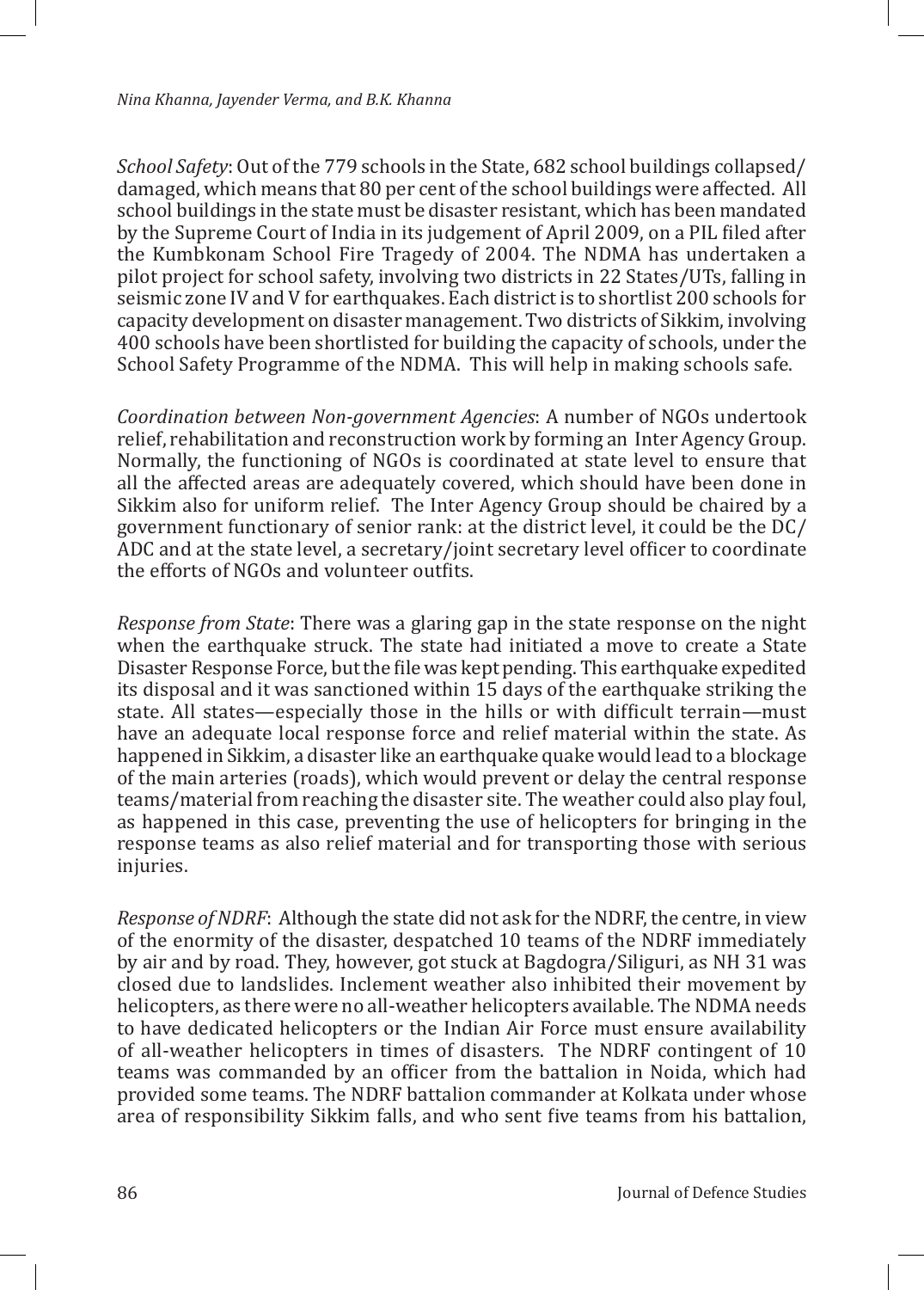was initially left twiddling his thumbs at his battalion headquarters. This was a major tactical blunder by HQ Director General (NDRF), as the commanding officer from the Noida battalion had not operated in the area earlier and was not conversant with the difficulties likely to be encountered by teams. The teams did not have dedicated vehicles and were left at the mercy of the army and the state government, which delayed their arrival in the most affected areas of North Sikkim district. One significant issue that needs to be addressed is that the NDRF teams must have their own dedicated vehicles or provision to hire them locally. Once the NDRF teams reached the earthquake-hit areas in Mangan, they did a commendable job of rescuing people from under the debris and providing first aid to the victims, with the hand-held equipment and tools. Their efforts were appreciated by the locals and the state government alike.

*Response of the Armed Forces*: The army and ITBP troops are located in the area which was affected by the earthquake and so were themselves affected; however, despite this and facing inclement weather conditions, they were quick to respond. They saved many lives and provided food and temporary shelters to the victims. Army doctors helped in first aid and provided emergency medicines. The Indian Air Force, made available the much needed helicopters, which brought in the first responders and relief, and evacuated the injured for treatment at military and civil hospitals. The major lesson learnt by the uniformed forces operating in Zone V vulnerable areas from this experience is to ensure that the all infrastructure in the area, be it the field fortifications/living barracks/ammunition/supply/ordnance depots or field ambulances/hospitals or bridges, etc., must be earthquake resistant. Existing structures must be evaluated by the structural engineers, and the buildings/structures found weak must be retrofitted. The army formations/ units earmarked for disaster management and for aiding civil authorities should first of all make disaster management plans in conjunction with the state and concerned districts. They should also be authorised hand held equipment, like rotary saws, inflatable lighting towers, rubberised jacks, cutters, expanders and drillers, as are available with the NDRF teams. This will help them to respond in a professional manner.

*Fatalities*: Most of the deaths occurred among people from outside the state, mainly the supervisory staff and labour force working on the numerous hydel projects in the state. People working in states in sensitive seismic zones must be given basic training for what to do in times of disasters, for example, earthquakes, on their arrival. They must be made aware of the dos and don'ts necessary before, during, and after an earthquake. Temporary dwellings must be constructed at safe and comparatively open spaces. That few lives that were lost in Sikkim in spite of the magnitude of the earthquake, can be attributed more to luck and sparse population, rather than sound preparedness on the part of community and the first responders.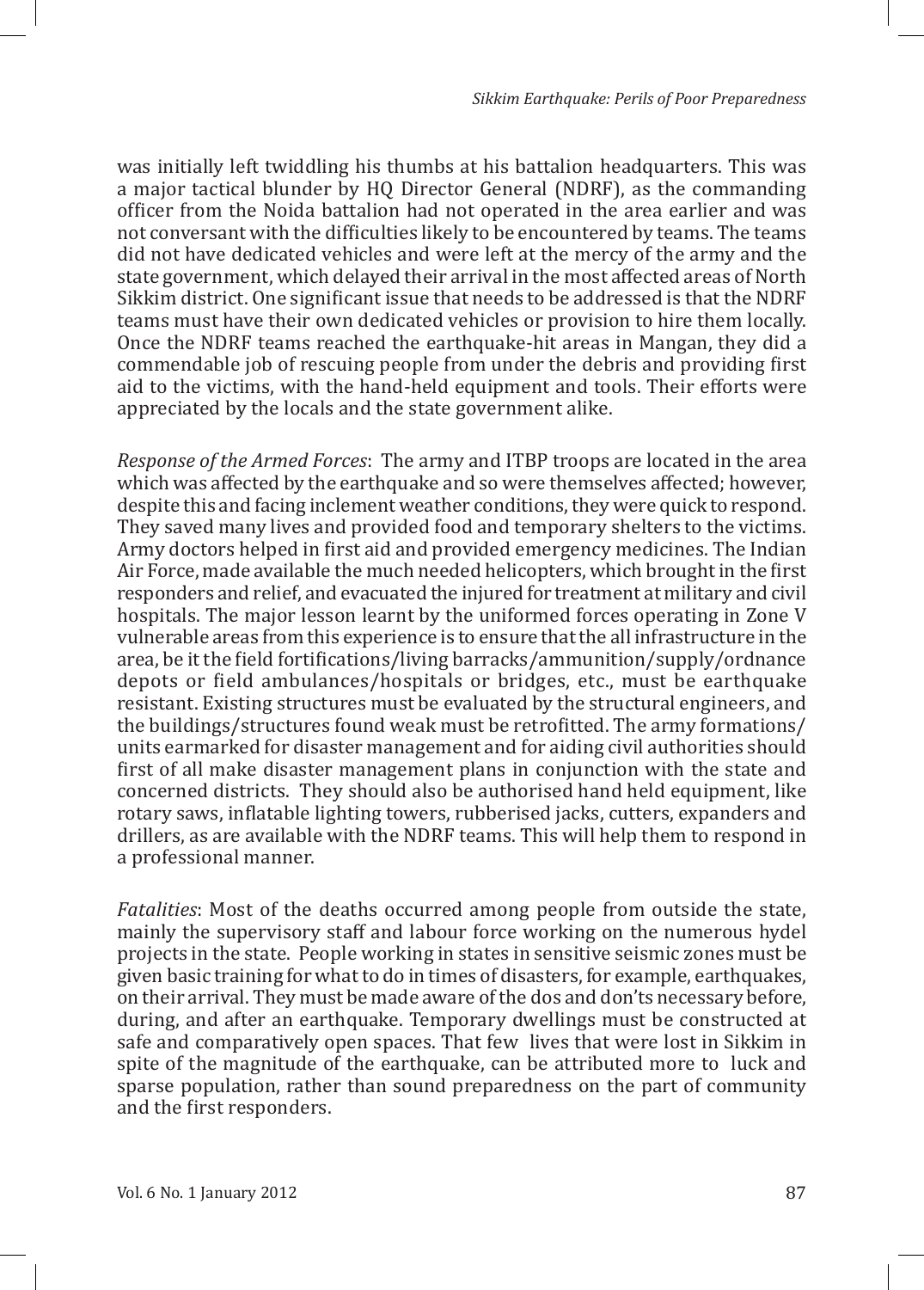## **Analysis of the Disaster: Rehabilitation and Reconstruction**

The rescue and immediate relief phases are already long over and the rehabilitation and reconstruction phases which should have started simultaneously have already been unacceptably delayed and even temporary shelters have not been built up. It is the local community's in-built social bonding that has enabled the victims to stay with the lucky survivors whose houses did not crumble which has prevented a crisis at the state level. The state government must take an immediate call for approving the designs of school buildings and dwellings, in keeping with the parameters necessary for Zone V. As almost 15 per cent of the schools and dwellings require 100 per cent rebuilding while most other structures would require minor to major repairs, for which trained masons would be necessary. If trained masons are not available, special training for master trainers must be organised, in Sikkim itself. These master trainers would then train the local masons and grade them as per their capability. The rehabilitation of affected people should be entrusted to NGOs and reconstruction and repair work could be worked out on a public private partnership model. The aim should be take the Sikkim earthquake disaster as an opportunity to rebuild better.

#### **Analysis of the Disaster: Cross-cutting Issues**

*Role of Media*: It was amply clear that the media projected Sikkim as the sole area devastated by the earthquake. The centre and the NGOs similarly gave priority to Sikkim, although certain areas in the adjoining Siliguri district of West Bengal were equally badly affected. Hardly any NGO was seen operating in that district. The media must play its role without any prejudice and cover all the affected areas in a neutral and constructive manner. Media is presently also not highlighting the general awareness and mitigation programmes, initiated by the government and NGOs. These have rarely been highlighted by the media. The role of media in preparedness and mitigation is as important as the response.

*Business Continuity in Industrial Sector*: As Sikkim falls in seismic Zone V for earthquakes, it should be mandatory for industries in the state, to have "onsite" and "off-site" disaster management plans for not only most accident hazard industries but even for the medium and small scale industries for business continuity. (The most accident hazard industries are those industries which are producing or handling more than 10 million tonnes of hazardous materials. The Ministry of Environment and Forests has laid down certain rules for these industries, which are mandatory and must be followed for safety.)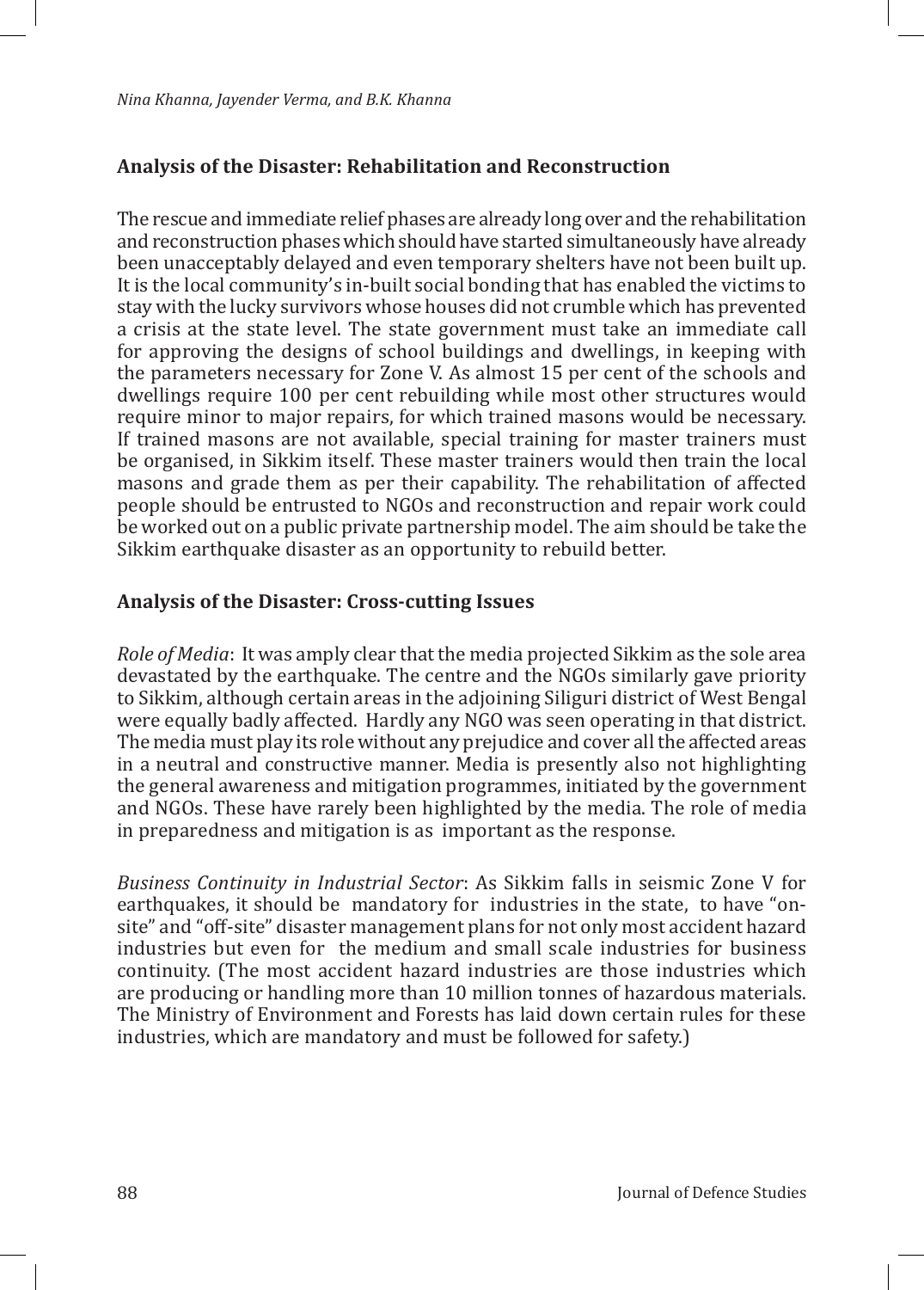#### **Conclusion**

The Sikkim earthquake has highlighted a number of inadequacies. Sikkim has many times been cut-off due to the Darjeeling agitation, and the Supreme Court has had to intervene to direct the governments of West Bengal and Sikkim to keep the lone highway clear at all times. During the earthquake, the community responded well but were not trained in dealing with the situation. The response of the state government initially was one of helplessness and indecision due to nonavailability of trained response force and equipment. The army and paramilitary force which were in situ helped in rescue and immediate relief. They have to now look inward to see if they are well-equipped to manage disasters, and if their infrastructure is safe enough to sustain the seismic shocks in Zone IV and V areas. The NDRF response in Sikkim was quick but it was delayed due to landslides and bad weather. They have to ensure that appropriate transport is available to enable them to reach the disaster site(s) at the earliest. In Sikkim, the response of the central government was quick and overwhelming: 10 NDRF teams reaching within six hours of the quake, and the armed forces and paramilitary forces responded within three to four hours. (All these forces being central forces would amount to overwhelming response.) The response of the state government was slow and the poor preparedness was evident.

The state now faces the challenging task of not only rehabilitating the affected people and providing shelters, but to make this an opportunity to build better infrastructure and make Sikkim disaster resilient. This can be done by taking appropriate measures to ensure prevention, mitigation, and preparedness. All others, be it the central government, the NGOs, and other organisations should give the required support to make it possible. It is hoped that this paper will aid in the process of training and capacity development in both the state and in the country. tolsa INSTITUTE FOR DEFENCE STUDIES & ANALYSES

#### Notes:

- 1. About 95 per cent of all earthquakes in the world occur along the boundaries of the tectonic plates and are called "interpolate earthquakes". An example of such a quake is the 1897 Assam earthquake. The remaining quakes occur within the plate itself, away from the plate boundaries, and are called pntraplate earthquakes. The 2011 Sikkim earthquake and the 1993 Latur earthquake fall within this category.
- 2. National Disaster Management Authority, "Guidelines on Management of Earthquakes", Government of India, New Delhi, April 2007.
- 3. MM denotes the Modified Mercalli Scale, which is used to measure the "effects" of an earthquake. The Richter Scale is a measurement of the "intensity" of an earthquake. MM VII denotes," Damage like fine cracks in buildings of good design and reinforced concrete constructions; moderate damage in well built ordinary structures; considerable in poorly built or badly designed structures, some chimneys broken; also noticed by persons driving motor cars.